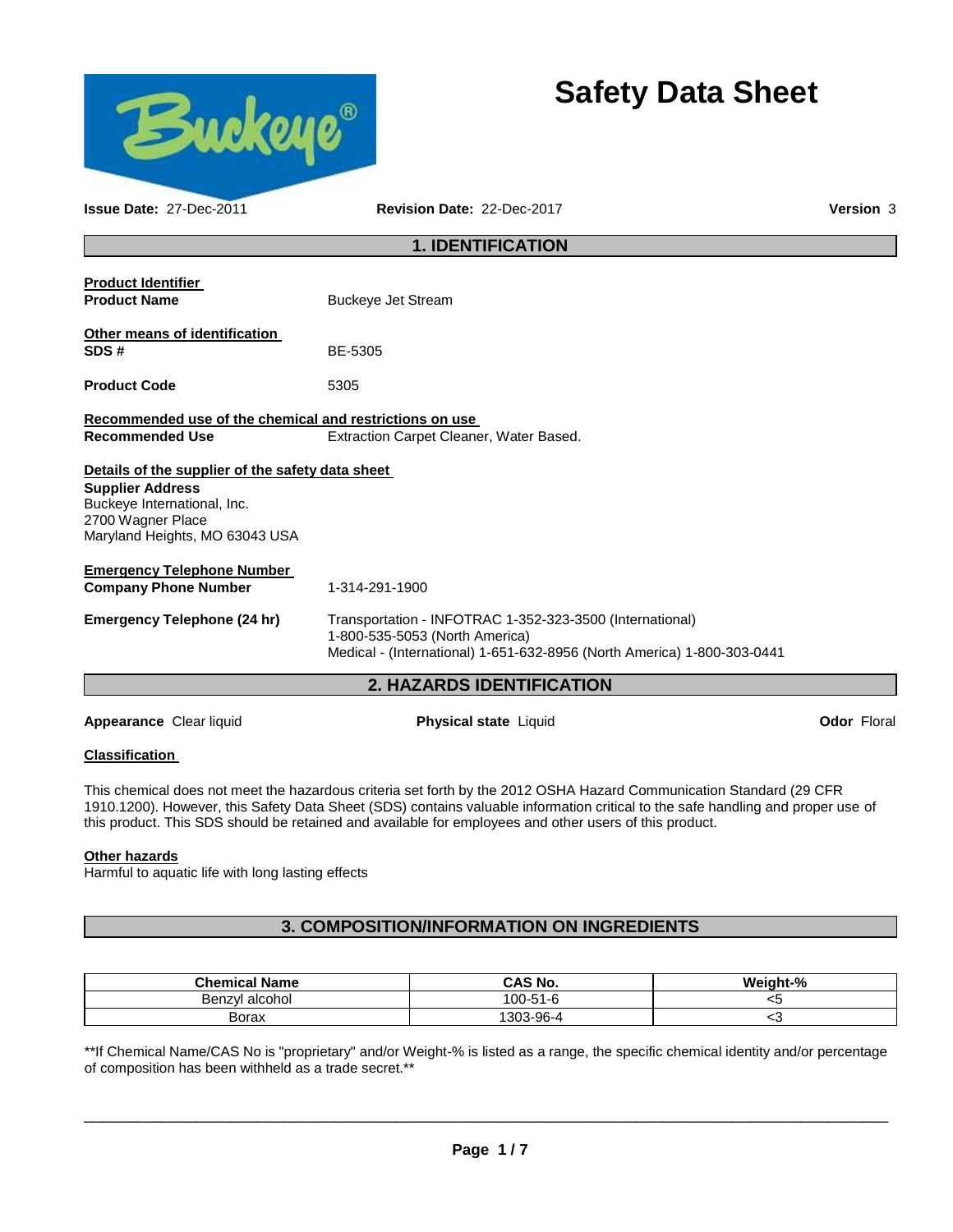### **4. FIRST AID MEASURES**

\_\_\_\_\_\_\_\_\_\_\_\_\_\_\_\_\_\_\_\_\_\_\_\_\_\_\_\_\_\_\_\_\_\_\_\_\_\_\_\_\_\_\_\_\_\_\_\_\_\_\_\_\_\_\_\_\_\_\_\_\_\_\_\_\_\_\_\_\_\_\_\_\_\_\_\_\_\_\_\_\_\_\_\_\_\_\_\_\_\_\_\_\_

#### **First Aid Measures**

| <b>General Advice</b>                                                             | If exposed or concerned: Get medical advice/attention.                                                                                                         |  |  |
|-----------------------------------------------------------------------------------|----------------------------------------------------------------------------------------------------------------------------------------------------------------|--|--|
| <b>Eye Contact</b>                                                                | Rinse immediately with plenty of water, also under the eyelids, for at least 15 minutes. Call<br>a physician if irritation persists.                           |  |  |
| <b>Skin Contact</b>                                                               | Wash off immediately with plenty of water for at least 15 minutes. If skin irritation persists,<br>call a physician.                                           |  |  |
| <b>Inhalation</b>                                                                 | Remove to fresh air.                                                                                                                                           |  |  |
| Ingestion                                                                         | Drink 2-3 large glasses of water. Do NOT induce vomiting. Call a physician. Never give<br>anything by mouth to an unconscious person.                          |  |  |
| <b>Most important symptoms and effects</b>                                        |                                                                                                                                                                |  |  |
| <b>Symptoms</b>                                                                   | Contact will cause irritation and redness to exposed areas. Direct eye contact may cause<br>stinging, tearing and redness. Can cause defatting of skin tissue. |  |  |
| <u>Indication of any immediate medical attention and special treatment needed</u> |                                                                                                                                                                |  |  |
| <b>Notes to Physician</b>                                                         | Treat symptomatically. Dermatitis or other pre-existing skin conditions may be aggravated<br>by overexposure to this product.                                  |  |  |

## **5. FIRE-FIGHTING MEASURES**

#### **Suitable Extinguishing Media**

Use extinguishing measures that are appropriate to local circumstances and the surrounding environment.

**Unsuitable Extinguishing Media** Not determined.

#### **Specific Hazards Arising from the Chemical**

Combustion products may be toxic.

**Hazardous Combustion Products** Carbon oxides. Nitrogen oxides (NOx). Oxides of sulfur.

#### **Protective equipment and precautions for firefighters**

As in any fire, wear self-contained breathing apparatus pressure-demand, MSHA/NIOSH (approved or equivalent) and full protective gear.

## **6. ACCIDENTAL RELEASE MEASURES**

#### **Personal precautions, protective equipment and emergency procedures**

**Personal Precautions** Use personal protection recommended in Section 8.

#### **Environmental precautions**

**Environmental precautions** Prevent from entering into soil, ditches, sewers, waterways and/or groundwater. See Section 12, Ecological Information. See Section 13: DISPOSAL CONSIDERATIONS.

#### **Methods and material for containment and cleaning up**

| <b>Methods for Containment</b><br>Prevent further leakage or spillage if safe to do so. |
|-----------------------------------------------------------------------------------------|
|-----------------------------------------------------------------------------------------|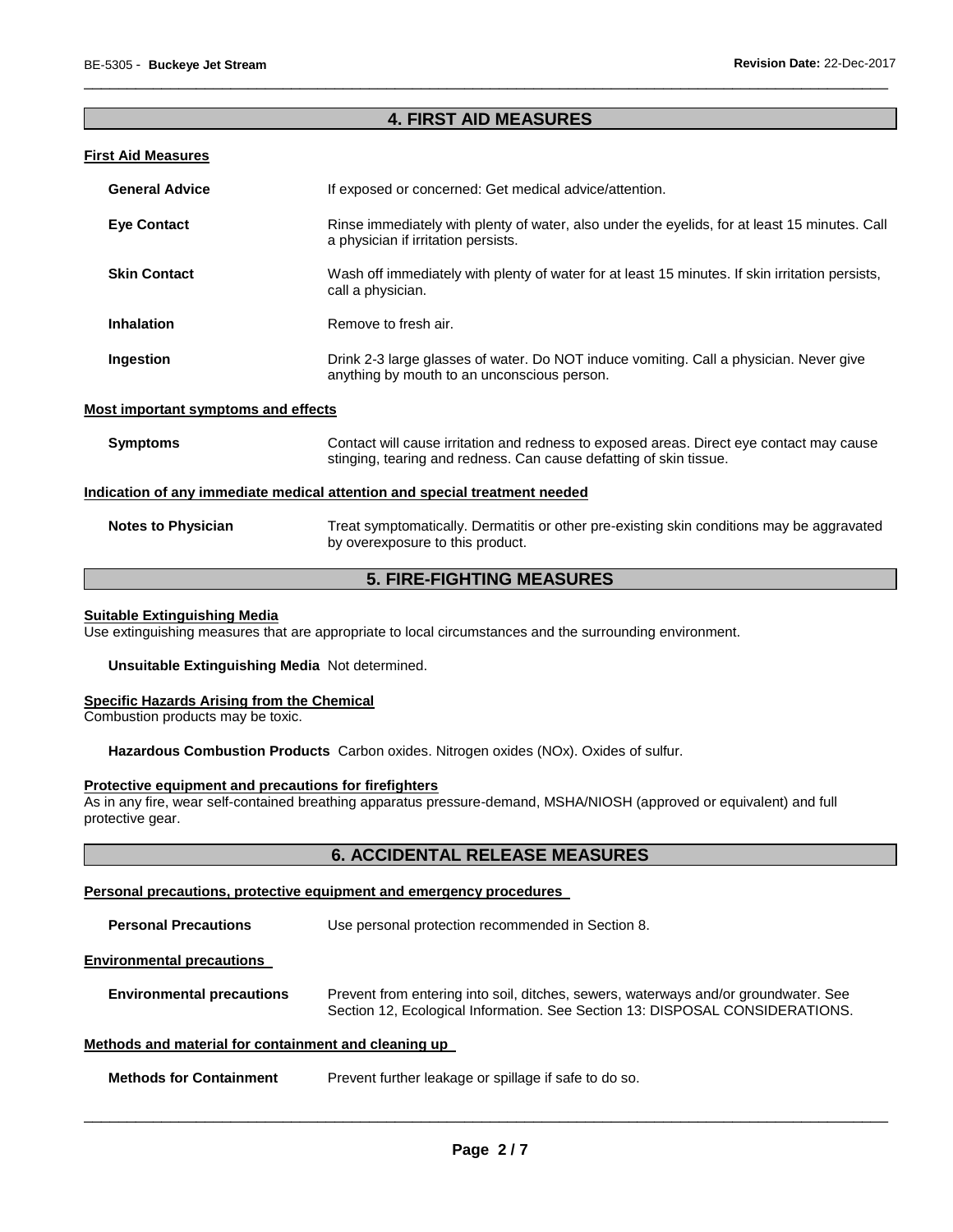Γ

| <b>Methods for Clean-Up</b>                                  | Pick up with mop, wet/dry vac, or absorbent material. Rinse area with clear water and allow<br>floor to dry before allowing traffic.                                                                                                                                                                                              |
|--------------------------------------------------------------|-----------------------------------------------------------------------------------------------------------------------------------------------------------------------------------------------------------------------------------------------------------------------------------------------------------------------------------|
|                                                              | 7. HANDLING AND STORAGE                                                                                                                                                                                                                                                                                                           |
| <b>Precautions for safe handling</b>                         |                                                                                                                                                                                                                                                                                                                                   |
| <b>Advice on Safe Handling</b>                               | Keep out of the reach of children. Handle in accordance with good industrial hygiene and<br>safety practice. Use personal protection recommended in Section 8. Avoid contact with<br>skin, eyes or clothing. Obtain special instructions before use. Do not handle until all safety<br>precautions have been read and understood. |
| Conditions for safe storage, including any incompatibilities |                                                                                                                                                                                                                                                                                                                                   |
| <b>Storage Conditions</b>                                    | Keep containers tightly closed in a dry, cool and well-ventilated place. Keep container<br>closed when not in use. Store at room temperature.                                                                                                                                                                                     |
| Incompatible Materials                                       | Chlorine bleach.                                                                                                                                                                                                                                                                                                                  |

\_\_\_\_\_\_\_\_\_\_\_\_\_\_\_\_\_\_\_\_\_\_\_\_\_\_\_\_\_\_\_\_\_\_\_\_\_\_\_\_\_\_\_\_\_\_\_\_\_\_\_\_\_\_\_\_\_\_\_\_\_\_\_\_\_\_\_\_\_\_\_\_\_\_\_\_\_\_\_\_\_\_\_\_\_\_\_\_\_\_\_\_\_

## **8. EXPOSURE CONTROLS/PERSONAL PROTECTION**

#### **Exposure Guidelines**

| <b>Chemical Name</b>      | <b>ACGIH TLV</b>                                                                                                       | <b>OSHA PEL</b>                    | <b>NIOSH IDLH</b>       |
|---------------------------|------------------------------------------------------------------------------------------------------------------------|------------------------------------|-------------------------|
| <b>Borax</b><br>1303-96-4 | STEL: $6 \,\mathrm{mq/m^3}$ inhalable<br>particulate matter<br>TWA: $2 \text{ mg/m}^3$ inhalable<br>particulate matter | (vacated) TWA: $10 \text{ mg/m}^3$ | TWA: $5 \text{ mg/m}^3$ |

#### **Appropriate engineering controls**

| <b>Engineering Controls</b>                                                                                                                    | Ensure adequate ventilation, especially in confined areas. Eyewash stations. Showers. |  |  |  |
|------------------------------------------------------------------------------------------------------------------------------------------------|---------------------------------------------------------------------------------------|--|--|--|
| Individual protection measures, such as personal protective equipment                                                                          |                                                                                       |  |  |  |
| <b>Eye/Face Protection</b>                                                                                                                     | Risk of contact: Wear approved safety goggles.                                        |  |  |  |
| <b>Skin and Body Protection</b>                                                                                                                | Refer to 29 CFR 1910.138 for appropriate skin and body protection.                    |  |  |  |
| <b>Respiratory Protection</b>                                                                                                                  | Refer to 29 CFR 1910.134 for respiratory protection requirements.                     |  |  |  |
| General Hygiene Considerations Handle in accordance with good industrial hygiene and safety practice. Wash hands<br>thoroughly after handling. |                                                                                       |  |  |  |

## **9. PHYSICAL AND CHEMICAL PROPERTIES**

#### **Information on basic physical and chemical properties**

**Physical state Contract Exercise Server Server Server Server Server Server Server Server Server Server Server Server Server Server Server Server Server Server Server Server Server Server Server Server Server Server Serv** 

**Melting Point/Freezing Point 1997 Not determined Boiling Point/Boiling Range 100 °C / 212 °F Boiling Point/Boiling Range Flash Point 1998 Closed Cup** None 1999 None 1999 Tag Closed Cup

**Appearance Clear liquid <b>Clear Clear Clear Clear Odor Clear Odor Clear** 

**pH**  $9.2 \pm 0.2$  (conc)  $8.5 \pm 0.2$  (1:64 dilution)<br>Not determined

**Color** Not determined **Odor Threshold** Not determined

**Property CONSIDERENT VALUES CONSIDERENT VALUES REMARKS • Method**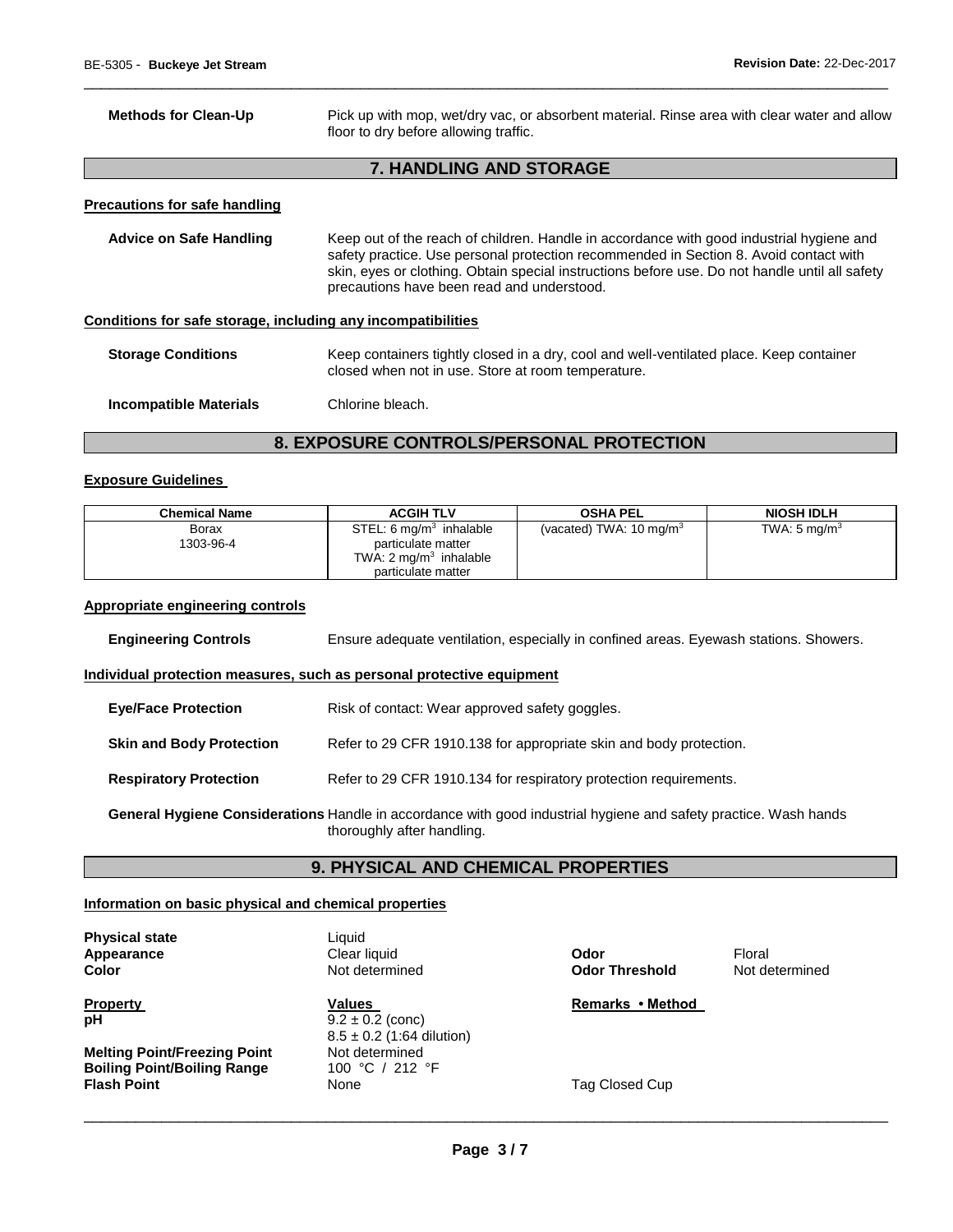| 1.0                   | (Water = $1$ ) |  |
|-----------------------|----------------|--|
| Liquid-Not applicable |                |  |
|                       |                |  |
| Not applicable        |                |  |
| Not applicable        |                |  |
| Not determined        |                |  |
| Not determined        |                |  |
| 1.02                  |                |  |
| Infinite              |                |  |
| Not determined        |                |  |
| Not determined        |                |  |
| Not determined        |                |  |
| Not determined        |                |  |
| Not determined        |                |  |
| Not determined        |                |  |
| Not determined        |                |  |
| Not determined        |                |  |
|                       |                |  |

## **10. STABILITY AND REACTIVITY**

#### **Reactivity**

Not reactive under normal conditions.

#### **Chemical Stability**

Stable under recommended storage conditions.

#### **Possibility of Hazardous Reactions**

None under normal processing.

**Hazardous Polymerization** Hazardous polymerization does not occur.

#### **Conditions to Avoid**

Keep separated from incompatible substances. Keep out of reach of children.

#### **Incompatible Materials**

Chlorine bleach.

#### **Hazardous Decomposition Products**

Carbon oxides. Nitrogen oxides (NOx). Sulfur oxides.

## **11. TOXICOLOGICAL INFORMATION**

#### **Information on likely routes of exposure**

| <b>Product Information</b> |                                  |
|----------------------------|----------------------------------|
| <b>Eye Contact</b>         | Avoid contact with eyes.         |
| <b>Skin Contact</b>        | Avoid contact with skin.         |
| <b>Inhalation</b>          | Avoid breathing vapors or mists. |
| Ingestion                  | Do not ingest.                   |

#### **Component Information**

| <b>Chemical Name</b> | Oral LD50                         | Dermal LD50              | <b>Inhalation LC50</b> |
|----------------------|-----------------------------------|--------------------------|------------------------|
| Benzyl alcohol       | $= 1230$ mg/kg (Rat)              | $= 2$ g/kg (Rabbit)      | $= 8.8$ mg/L (Rat) 4 h |
| 100-51-6             |                                   |                          |                        |
| Borax                | $= 3493$ mg/kg (Rat) = 2660 mg/kg | $> 10000$ mg/kg (Rabbit) |                        |
| 1303-96-4            | Rat `                             |                          |                        |

\_\_\_\_\_\_\_\_\_\_\_\_\_\_\_\_\_\_\_\_\_\_\_\_\_\_\_\_\_\_\_\_\_\_\_\_\_\_\_\_\_\_\_\_\_\_\_\_\_\_\_\_\_\_\_\_\_\_\_\_\_\_\_\_\_\_\_\_\_\_\_\_\_\_\_\_\_\_\_\_\_\_\_\_\_\_\_\_\_\_\_\_\_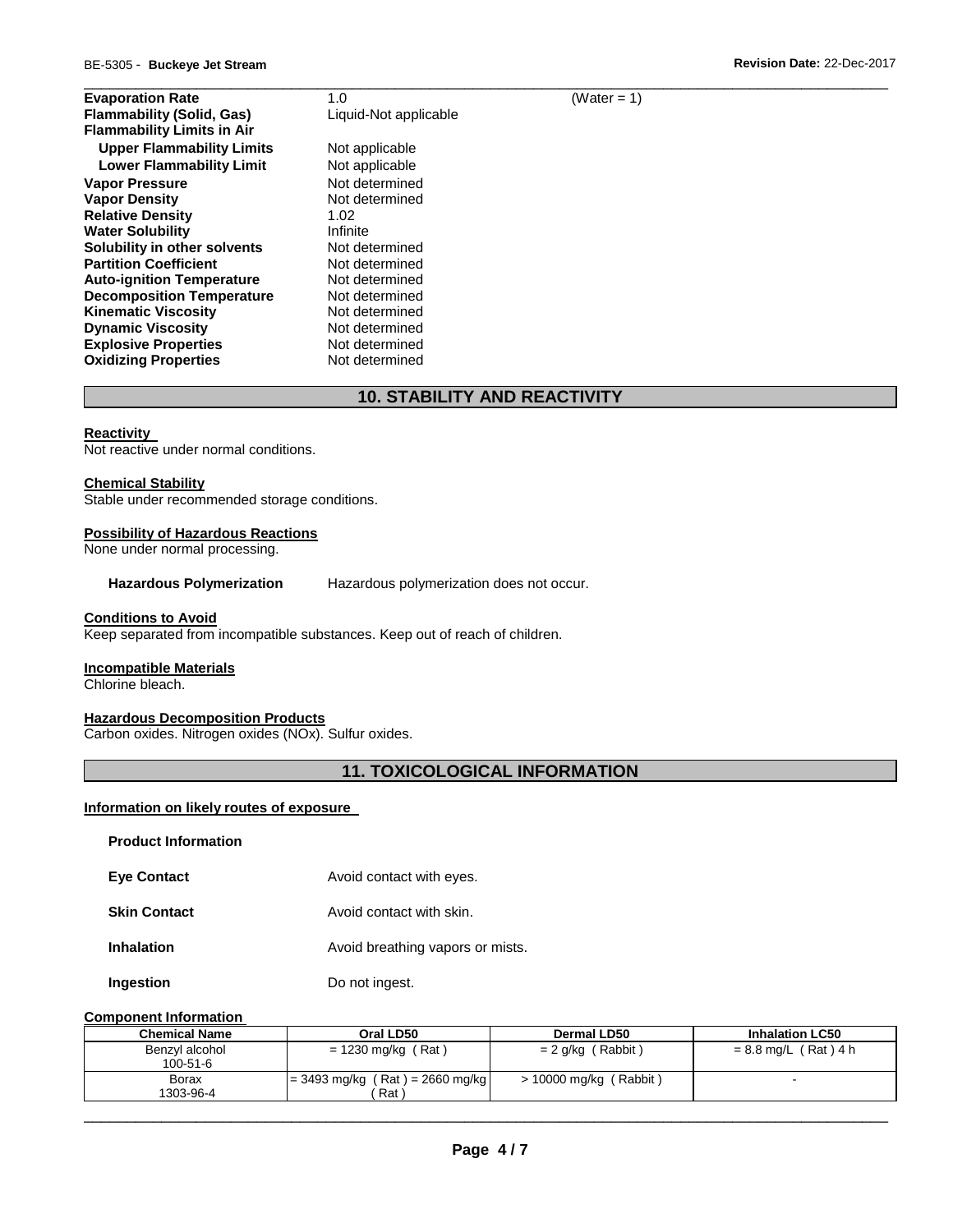#### **Information on physical, chemical and toxicological effects**

#### **Symptoms** Please see section 4 of this SDS for symptoms.

#### **Delayed and immediate effects as well as chronic effects from short and long-term exposure**

**Carcinogenicity** Based on the information provided, this product does not contain any carcinogens or potential carcinogens as listed by OSHA, IARC or NTP.

| .<br>Chemica.<br>Name | <b>ACGIH</b> | <b>IARC</b> | <b>NTP</b><br>. | <b>OSHA</b> |
|-----------------------|--------------|-------------|-----------------|-------------|
| Borax                 |              | Group 2A    |                 |             |
| \$303-96-4            |              |             |                 |             |

\_\_\_\_\_\_\_\_\_\_\_\_\_\_\_\_\_\_\_\_\_\_\_\_\_\_\_\_\_\_\_\_\_\_\_\_\_\_\_\_\_\_\_\_\_\_\_\_\_\_\_\_\_\_\_\_\_\_\_\_\_\_\_\_\_\_\_\_\_\_\_\_\_\_\_\_\_\_\_\_\_\_\_\_\_\_\_\_\_\_\_\_\_

**Reproductive toxicity** Sodium Borate: Sodium borate and boric acid interfere with sperm production, damage the testes and interfere with male fertility when given to animals by mouth at high doses. Boric acid produces developmental effects,including reduced body weight, malformations and death, in the offspring of pregnant animals given boric acid by mouth. The above mentioned animal studies were conducted under exposure conditions leading to doses many times in excess of those that could occur through product use or inhalation of dust in occupational settings. Moreover, a human study of occupational exposure to sodium borate and boric acid dusts showed no adverse effect on fertility.

#### **Numerical measures of toxicity**

Not determined

## **12. ECOLOGICAL INFORMATION**

#### **Ecotoxicity**

Harmful to aquatic life with long lasting effects.

#### **Component Information**

| <b>Chemical Name</b> | Algae/aguatic plants | Fish                                                               | Crustacea                     |
|----------------------|----------------------|--------------------------------------------------------------------|-------------------------------|
| Benzvl alcohol       |                      | 35: 3 h Anabaena variabilis mg/L 10: 96 h Lepomis macrochirus mg/L | 23: 48 h water flea mg/L EC50 |
| $100 - 51 - 6$       | EC50                 | LC50 static 460: 96 h Pimephales                                   |                               |
|                      |                      | promelas mg/L LC50 static                                          |                               |

#### **Persistence/Degradability**

Not determined.

#### **Bioaccumulation**

Not determined.

#### **Mobility**

| <b>Chemical Name</b> | <b>Partition Coefficient</b> |
|----------------------|------------------------------|
| Benzyl alcohol       | . .                          |
| 100-51-6             |                              |

#### **Other Adverse Effects**

Not determined

## **13. DISPOSAL CONSIDERATIONS**

#### **Waste Treatment Methods**

| <b>Disposal of Wastes</b>     | Disposal should be in accordance with applicable regional, national and local laws and<br>regulations. |
|-------------------------------|--------------------------------------------------------------------------------------------------------|
| <b>Contaminated Packaging</b> | Disposal should be in accordance with applicable regional, national and local laws and<br>regulations. |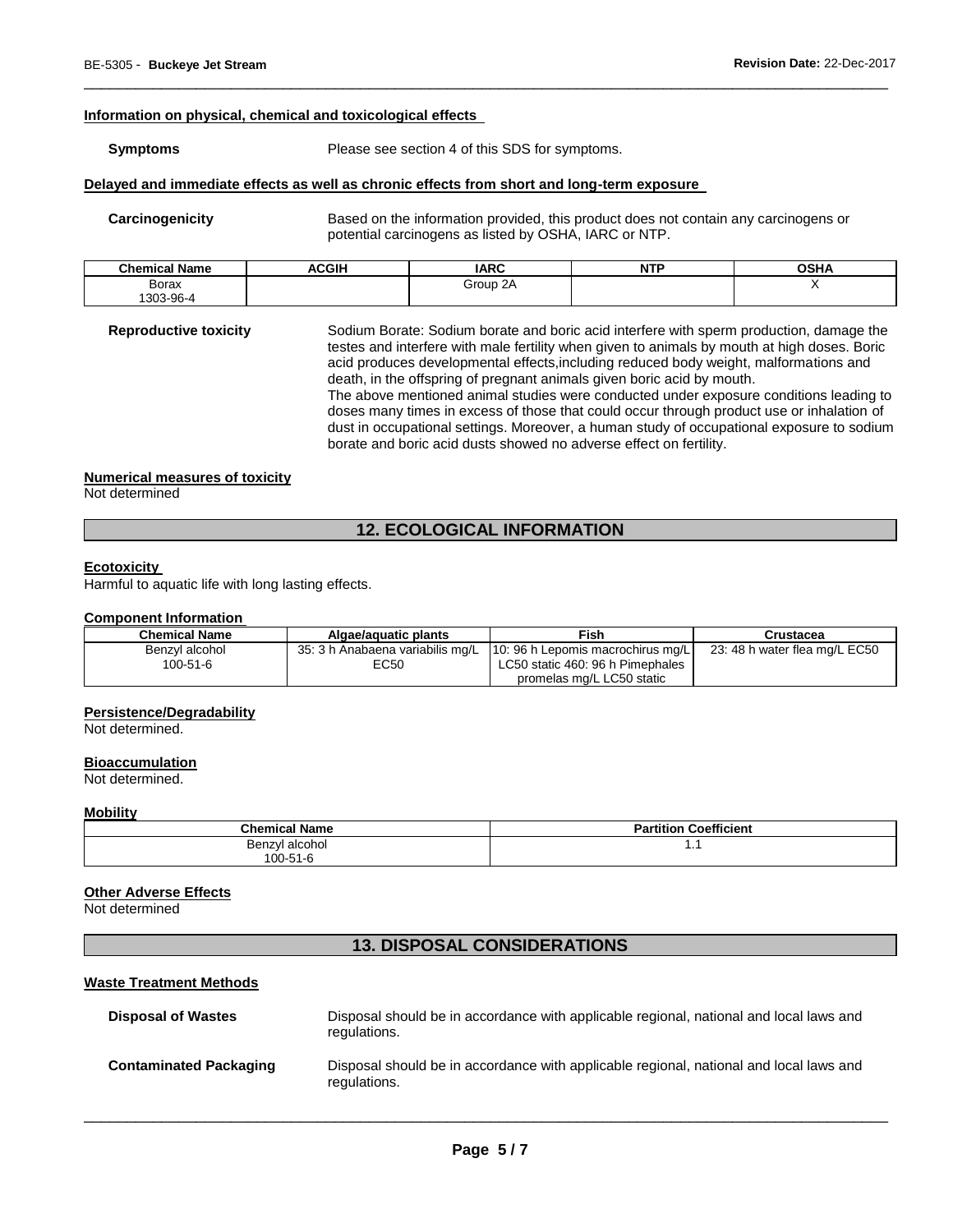#### **California Hazardous Waste Status**

| <b>Chemical Name</b> |               | <b>California Hazardous Waste Status</b>                                                                                       |  |  |  |
|----------------------|---------------|--------------------------------------------------------------------------------------------------------------------------------|--|--|--|
| Borax<br>1303-96-4   |               | Toxic                                                                                                                          |  |  |  |
|                      |               | <b>14. TRANSPORT INFORMATION</b>                                                                                               |  |  |  |
| <b>Note</b>          |               | Please see current shipping paper for most up to date shipping information, including<br>exemptions and special circumstances. |  |  |  |
| <b>DOT</b>           | Not regulated |                                                                                                                                |  |  |  |
| <b>IATA</b>          | Not regulated |                                                                                                                                |  |  |  |
| <b>IMDG</b>          | Not regulated |                                                                                                                                |  |  |  |

\_\_\_\_\_\_\_\_\_\_\_\_\_\_\_\_\_\_\_\_\_\_\_\_\_\_\_\_\_\_\_\_\_\_\_\_\_\_\_\_\_\_\_\_\_\_\_\_\_\_\_\_\_\_\_\_\_\_\_\_\_\_\_\_\_\_\_\_\_\_\_\_\_\_\_\_\_\_\_\_\_\_\_\_\_\_\_\_\_\_\_\_\_

## **15. REGULATORY INFORMATION**

#### **International Inventories**

| <b>Chemical Name</b>                          | <b>TSCA</b> | <b>DSL/NDSL EINECS/E</b> | <b>LINCS</b> | <b>ENCS</b> | <b>IECSC</b> | <b>KECL</b> | <b>PICCS</b> | <b>AICS</b> |
|-----------------------------------------------|-------------|--------------------------|--------------|-------------|--------------|-------------|--------------|-------------|
| Sodium<br>Diisopropylnaphthalene<br>Sulfonate |             |                          | ⋏            |             |              |             |              |             |
| Benzyl alcohol                                |             |                          |              | Present     | x            | Present     | х            |             |
| <b>Borax</b>                                  |             |                          |              | Present     | X            | Present     | Χ            |             |
| Acrylate Copolymer                            |             |                          |              | Present     |              | Present     | Χ            |             |

#### **Legend:**

*TSCA - United States Toxic Substances Control Act Section 8(b) Inventory* 

*DSL/NDSL - Canadian Domestic Substances List/Non-Domestic Substances List* 

*EINECS/ELINCS - European Inventory of Existing Chemical Substances/European List of Notified Chemical Substances* 

*ENCS - Japan Existing and New Chemical Substances* 

*IECSC - China Inventory of Existing Chemical Substances* 

*KECL - Korean Existing and Evaluated Chemical Substances* 

*PICCS - Philippines Inventory of Chemicals and Chemical Substances* 

*AICS - Australian Inventory of Chemical Substances* 

#### **US Federal Regulations**

#### **CERCLA**

This material, as supplied, does not contain any substances regulated as hazardous substances under the Comprehensive Environmental Response Compensation and Liability Act (CERCLA) (40 CFR 302) or the Superfund Amendments and Reauthorization Act (SARA) (40 CFR 355).

#### **SARA 313**

Section 313 of Title III of the Superfund Amendments and Reauthorization Act of 1986 (SARA). This product does not contain any chemicals which are subject to the reporting requirements of the Act and Title 40 of the Code of Federal Regulations, Part 372

#### **CWA (Clean Water Act)**

This product does not contain any substances regulated as pollutants pursuant to the Clean Water Act (40 CFR 122.21 and 40 CFR 122.42)